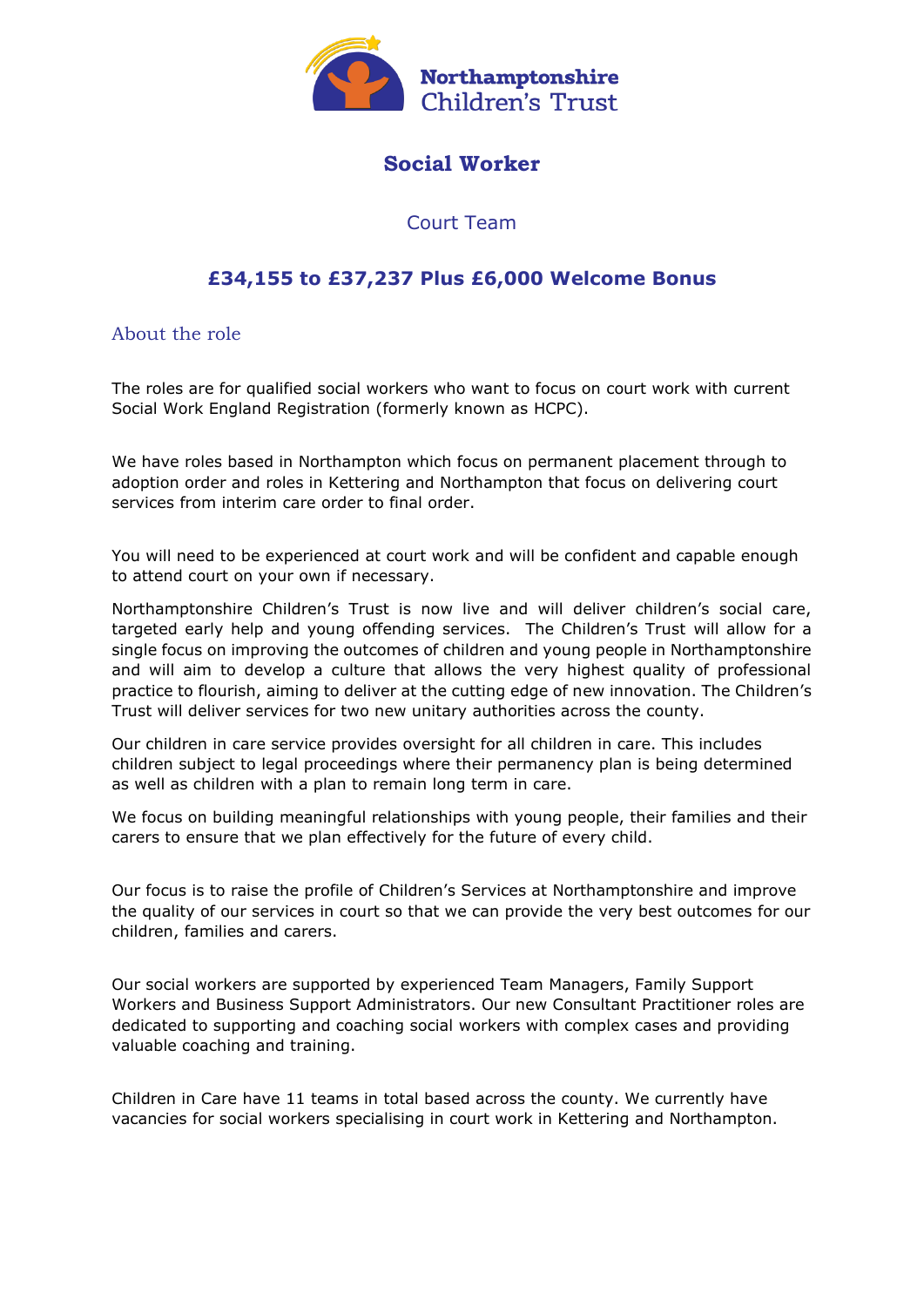

### About you

It will be important to you to make a personal contribution towards improving our service.

You will be passionate about supporting and advocating for young people to ensure they reach their goals and have the best possible futures.

Experience of working in adoption teams isn't necessary but you will need to demonstrate that you have at least one years' experience of court work. Your experience could have been gained whilst working in a court team, attending court whilst working in a safeguarding service or another area of children's services.

#### **You will need:**

• Social Work England Registration (formerly known as HCPC) with 2 years minimum post qualification Social Work

- Previous experience within Children in Care
- Enhanced DBS Clearance
- The right to work in the UK

### About us

The Childrens Trust was established in November 2020 to deliver Children's Services to the newly established North and West Northants County Councils. The Trust is wholly owned and funded but operationally independent from the Councils. This provides the organisation with unique opportunities to explore new ways of working and to be more agile and adaptable in its approach to service delivery. We are developing a culture that allows the very highest quality of professional practice to flourish, delivering at the cutting edge of new innovation.

### What we offer

- Highly competitive salaries
- £6,000 Welcome bonus
- Retention bonus
- Social Work England registration costs
- Flexible working practices, including home working, flexi time and job share
- The opportunity to personally contribute to improving the service
- Monthly high quality supervision
- Up to 27 day's annual leave plus bank holidays (with service rises to 32 days plus bank holidays)
- Opportunity to buy back up to 5 weeks of additional holiday each year
- Subsidised local authority Pension Scheme
- Additional 12 weeks of maternity leave at 50%
- Employee discount schemes